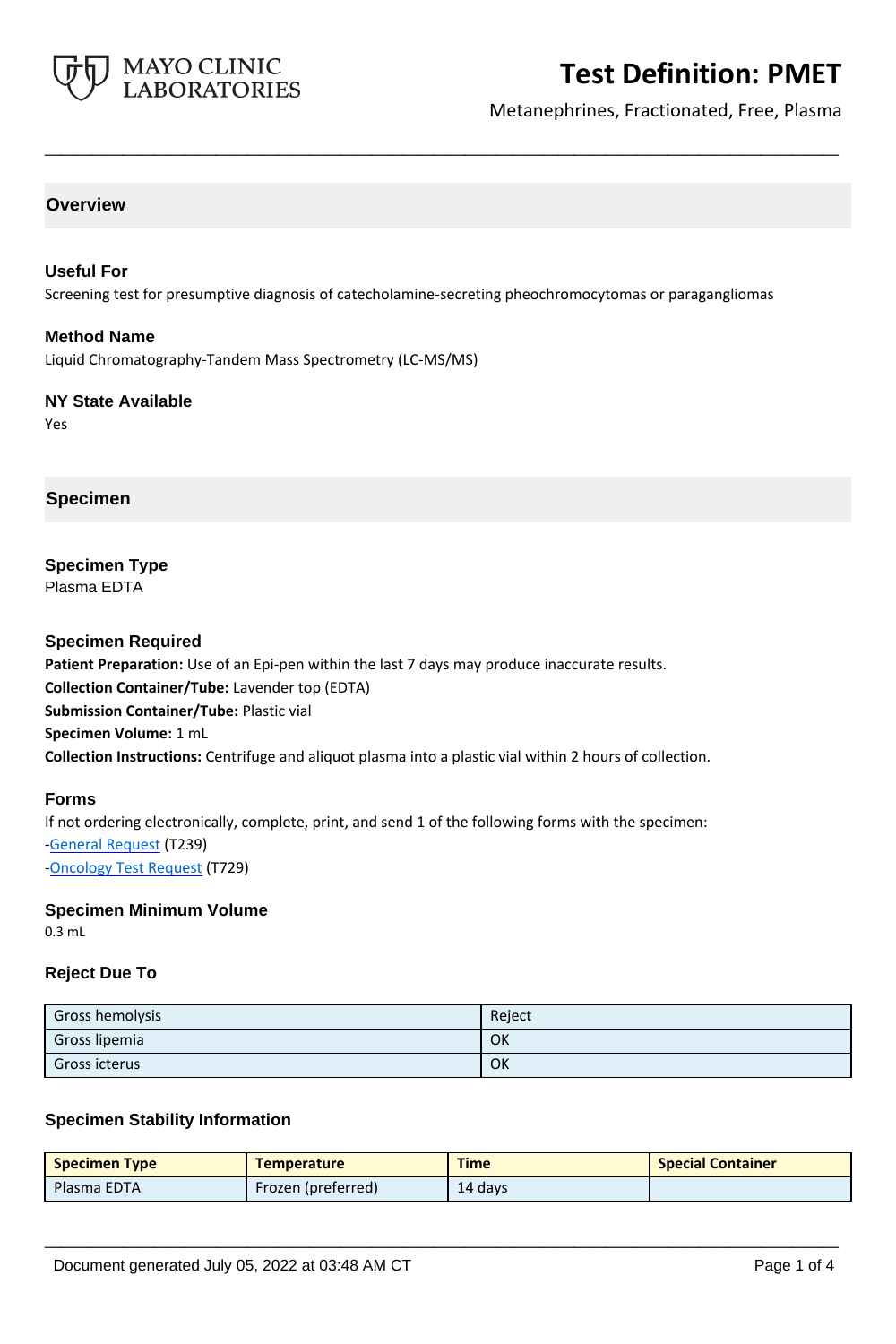

Metanephrines, Fractionated, Free, Plasma

|  | Refrigerated | -<br>days |  |
|--|--------------|-----------|--|

### **Clinical & Interpretive**

#### **Clinical Information**

Pheochromocytoma is a rare, though potentially lethal, tumor of chromaffin cells of the adrenal medulla that produces episodes of hypertension with palpitations, severe headaches, and sweating ("spells"). Patients with pheochromocytoma may also be asymptomatic and present with sustained hypertension or an incidentally discovered adrenal mass.

Pheochromocytomas and other tumors derived from neural crest cells (eg, paragangliomas and neuroblastomas) secrete catecholamines (epinephrine, norepinephrine, and dopamine). Metanephrine and normetanephrine (collectively referred to as metanephrines) are the 3-methoxy metabolites of epinephrine and norepinephrine, respectively. The metanephrines are stable metabolites and are cosecreted directly with catecholamines by pheochromocytomas and other neural crest tumors. This results in sustained elevations in plasma free metanephrine levels, making them more sensitive and specific than plasma catecholamines in the identification of pheochromocytoma patients.(1) Metanephrine and normetanephrine are both further metabolized to conjugated metanephrines and vanillylmandelic acid.

### **Reference Values**

METANEPHRINE, FREE <0.50 nmol/L

NORMETANEPHRINE, FREE <0.90 nmol/L

#### **Interpretation**

In the normal population, plasma metanephrine and normetanephrine levels are low, but in patients with pheochromocytoma or paragangliomas, the concentrations may be significantly elevated. This is due to the relatively long half-life of these compounds, ongoing secretion by the tumors and, to a lesser degree, peripheral conversion of tumor-secreted catecholamines into metanephrines.

Measurement of plasma free metanephrines appears to be the best test for excluding pheochromocytoma. The test's sensitivity approaches 100%, making it extremely unlikely that individuals with normal plasma metanephrine and normetanephrine levels suffer from pheochromocytoma or paraganglioma.(1,2)

Due to the low prevalence of pheochromocytomas and related tumors (<1:100,000), it is recommended to confirm elevated plasma free metanephrines with a second, different testing strategy in order to avoid large numbers of false-positive test results.(3) The recommended second-line test is measurement of fractionated 24-hour urinary metanephrines (METAF / Metanephrines, Fractionated, 24 Hour, Urine). In most cases this strategy will suffice in confirming or excluding the diagnosis. Occasionally, it will be necessary to extend this approach if there is a very high clinical index of suspicion or if test results are nonconclusive. In these cases, repeat plasma and urinary metanephrines testing, additional measurement of plasma or urinary catecholamines, or imaging procedures might be indicated.

**\_\_\_\_\_\_\_\_\_\_\_\_\_\_\_\_\_\_\_\_\_\_\_\_\_\_\_\_\_\_\_\_\_\_\_\_\_\_\_\_\_\_\_\_\_\_\_\_\_\_\_**

Elevated results are reported with appropriate comments.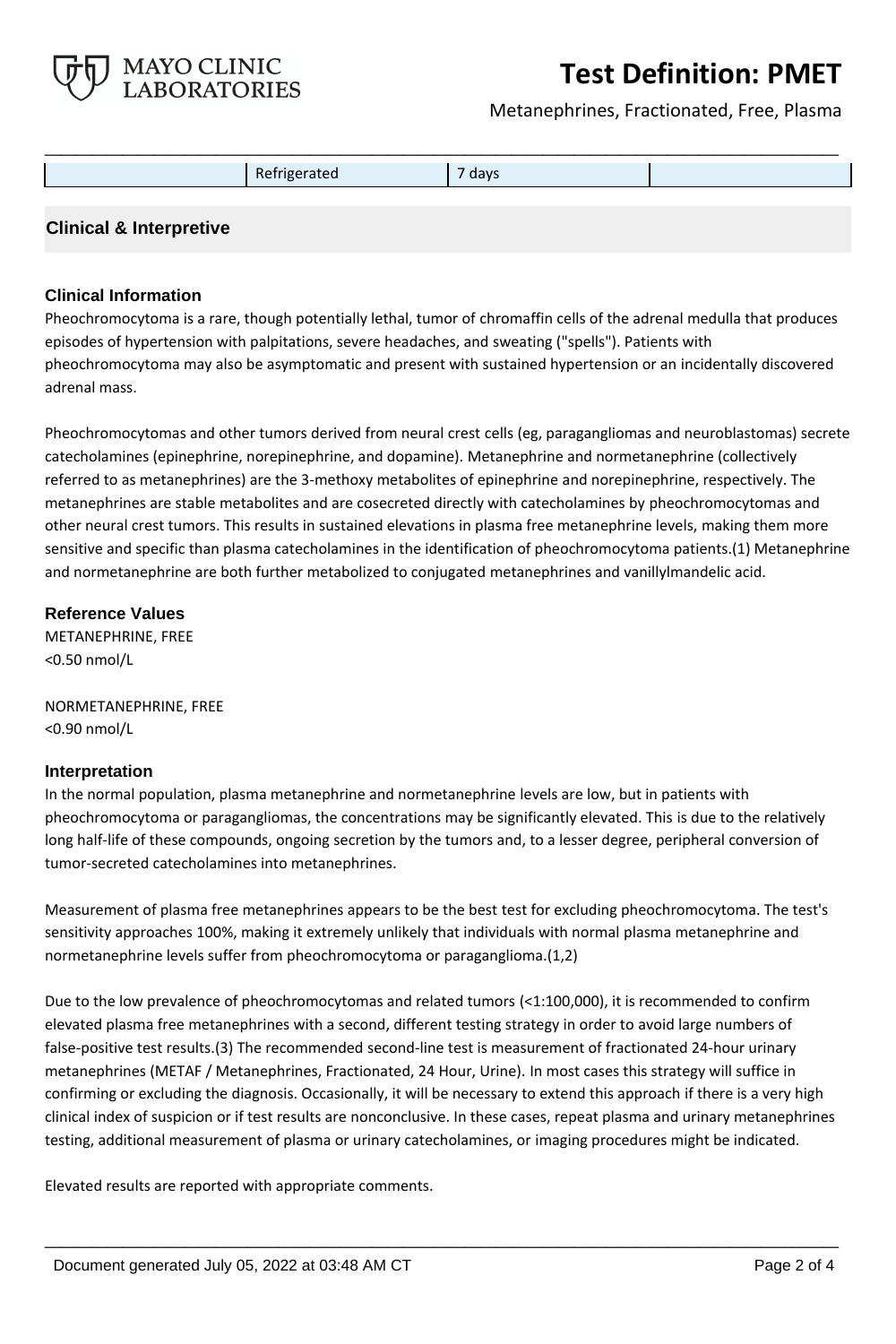

Metanephrines, Fractionated, Free, Plasma

#### **Cautions**

While most circulating metanephrines are derived directly from adrenal secretion, peripheral conversion of catecholamines makes a small contribution. Therefore, substances that increase endogenous catecholamine levels can result in borderline elevations of plasma metanephrines. These include:

**\_\_\_\_\_\_\_\_\_\_\_\_\_\_\_\_\_\_\_\_\_\_\_\_\_\_\_\_\_\_\_\_\_\_\_\_\_\_\_\_\_\_\_\_\_\_\_\_\_\_\_**

-Monoamine oxidase inhibitors (MAOIs-a class of antidepressants with marked effects on catecholamine levels,

particularly if the patient consumes tyrosine-rich foods such as nuts, bananas, or cheese)

-Catecholamine reuptake inhibitors including cocaine and synthetic cocaine derivatives such as many local anesthetics, some of which also are antiarrhythmic drugs (eg, lidocaine)

-Some anesthetic gases, particularly halothane

-Withdrawal from sedative drugs, medical or recreational, in particular alcohol, benzodiazepines (eg, Valium), opioids, and some central acting antihypertensive drugs, particularly clonidine, but, generally not cannabis or other hallucinogens such as lysergic acid diethylamide, mescal, or peyote

The observed elevations of plasma metanephrines are usually minor.

We are currently not aware of any substances that interfere directly with the assay.

Artifactually decreased plasma metanephrine levels may be observed when patients are already receiving metyrosine treatment. This drug may be administered in suspected or confirmed cases of pheochromocytoma while awaiting definitive treatment. It inhibits tyrosine hydroxylase, the enzyme that catalyzes the first step in catecholamine synthesis.

#### **Supportive Data**

This liquid chromatography/tandem mass spectrometry (LC-MS/MS) method replaces the in-house high-pressure liquid chromatography-electrochemical detection (HPLC-EC) method. The HPLC-EC method was labor intensive, with a complicated extraction and lengthy run time, and was prone to interferences. The LC-MS/MS method correlates well with Mayo Clinic Laboratories previously performed HPLC-EC method: N=92, slope=0.87, intercept=0.05, r(2)=0.95. The reference ranges remain the same as the HPLC-EC method and were validated by method comparison between these methods. LC-MS/MS also correlates with the National Institutes of Health's HPLC-EC method.

#### **Clinical Reference**

1. Eisenhofer G: Free or total metanephrines for diagnosis of pheochromocytoma: what is the difference? Clin Chem. 2001 Jun;47(6):988-989

2. Lenders JW, Pacek K, Walther MM, et al: Biochemical diagnosis of pheochromocytoma: which test is best? JAMA. 2002 Mar 20;287(11):1427-1434

3. Sawka AM, Jaeschke R, Singh RJ, Young WF Jr: A comparison of biochemical tests for pheochromocytoma: measurement of fractionated plasma metanephrines compared to the combination of 24-hour urinary metanephrines and catecholamines. J Clin Endocrinol Metab. 2003 Feb;88(2):553-558

4. Algeciras-Schimnich A, Preissner CM, Young WF Jr, et al: Plasma chromogranin A or urine fractionated metanephrines follow-up testing improves the diagnostic accuracy of plasma fractionated metanephrines for pheochromocytoma. J Clin Endocrinol Metab.2008 Jan;93(1):91-95. doi: 10.1210/jc.2007-1354

**\_\_\_\_\_\_\_\_\_\_\_\_\_\_\_\_\_\_\_\_\_\_\_\_\_\_\_\_\_\_\_\_\_\_\_\_\_\_\_\_\_\_\_\_\_\_\_\_\_\_\_**

#### **Performance**

#### **Method Description**